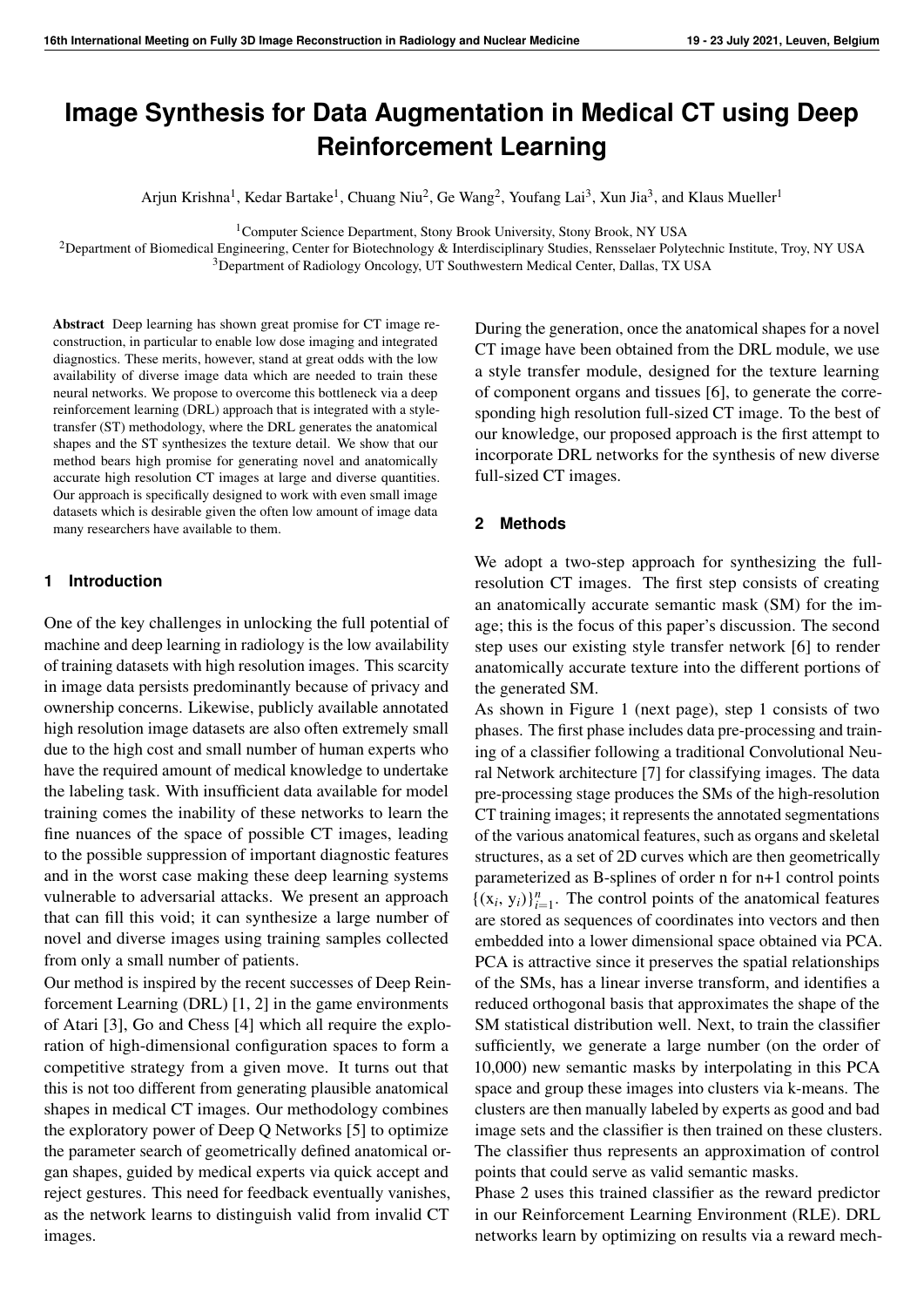

**Figure 1:** Two-Phase box diagram for training RL agents. The pre-trained classifier in Phase 1 is used as reward predictor in Phase 2. Segment refers to the resulting SM from agents' actions. Preference refers to the user preference of one segment (SM) over other.

anism that derives from the rules of the environment. This environment serves to stimulate the learning of an effective strategy for exploring the anatomical shape space to facilitate a diversified yet accurate image generation. Our specific environment for DRL involves a user-feedback interface that consists of a front-end where linear interpolations between the semantic masks of two distinct valid SMs are corrected by the agents of the RLE followed by the expert user marking them as good or not. This feedback is then used to further train the classifier/reward predictor such that it can give better predictions of the actual rewards to the agents as they try to correct future interpolations. Hence the agents in RLE and the reward predictor are trained asynchronously. As the reward predictor gets better, so do the actions of the agents and consequently we gain more semantic masks representing valid plausible anatomy.

Our contributions are as follows:

- We discuss a robust way of learning anatomical shapes via their geometrical representations of B-splines and their interpolations / samplings in PCA space.
- We define an environment where the true image space of the anatomical shapes could be discovered without the supporting dataset via Reinforcement Learning.
- We build a visual user-interface where users can control and guide the generation process. Once sufficiently trained, users have the option to add the generated images to the training dataset.

## **2.1 General Interpolation Framework: B-Splines and PCA Interpolation**

Curvature is a central morphological feature of organs, tissues, cells, and sub-cellular structures [\[8\]](#page-3-7). Hence we represent the curve shapes by the set of control points with

strongest curvatures between some predefined distances across the whole curves depicting organs, skeletal structures, etc., we shall refer to it as *anatomical shapes*. These control points also integrate easily with B-spline curves to decode them back into full curves. B-spline curves provide flexibility to represent these anatomical curves [\[9\]](#page-3-8) since the degree of a B-spline curve is separated from the number of control points. Hence lower degree B-spline curves can still maintain a large number of control points and the position of a control point would not change the shape of the whole curve (local modification property). Since B-splines are locally adjustable and can model complex shapes with a small number of defined points, they are an excellent choice to model anatomical shapes with control points selected based on strong curvatures.

Since each semantic mask (SM) is expressed as a set of control points, we embed the training data SMs in a lower dimensional space via Principal Component Analysis (PCA). The PCA model is used to reconstruct the anatomical shapes of the training dataset giving us a repository of coefficients for eigen-vectors that make plausible anatomy for lung CT SMs. We can then reconstruct new anatomy curves by sampling these coefficients. Each type of anatomical shape, such as left lung, right lung, torso, spinal cord, esophagus, and heart, forms a dedicated subspace of SM vectors and is represented as a multivariate Gaussian with mean (for each coefficient of the corresponding eigen-vector) and co-variance matrix. The set of anatomical shapes for a specific SM are interlinked so they can be jointly used in the interpolation procedure. In our initial implementation we represented all anatomical shapes of the training SMs as a single vector to form a single multivariate Gaussian. In practice, however. this approach does not work well and fails to generate SMs with correlated anatomical shapes.

One way to generate a novel SM is to take any two available SMs and linearly interpolate between the two. One problem